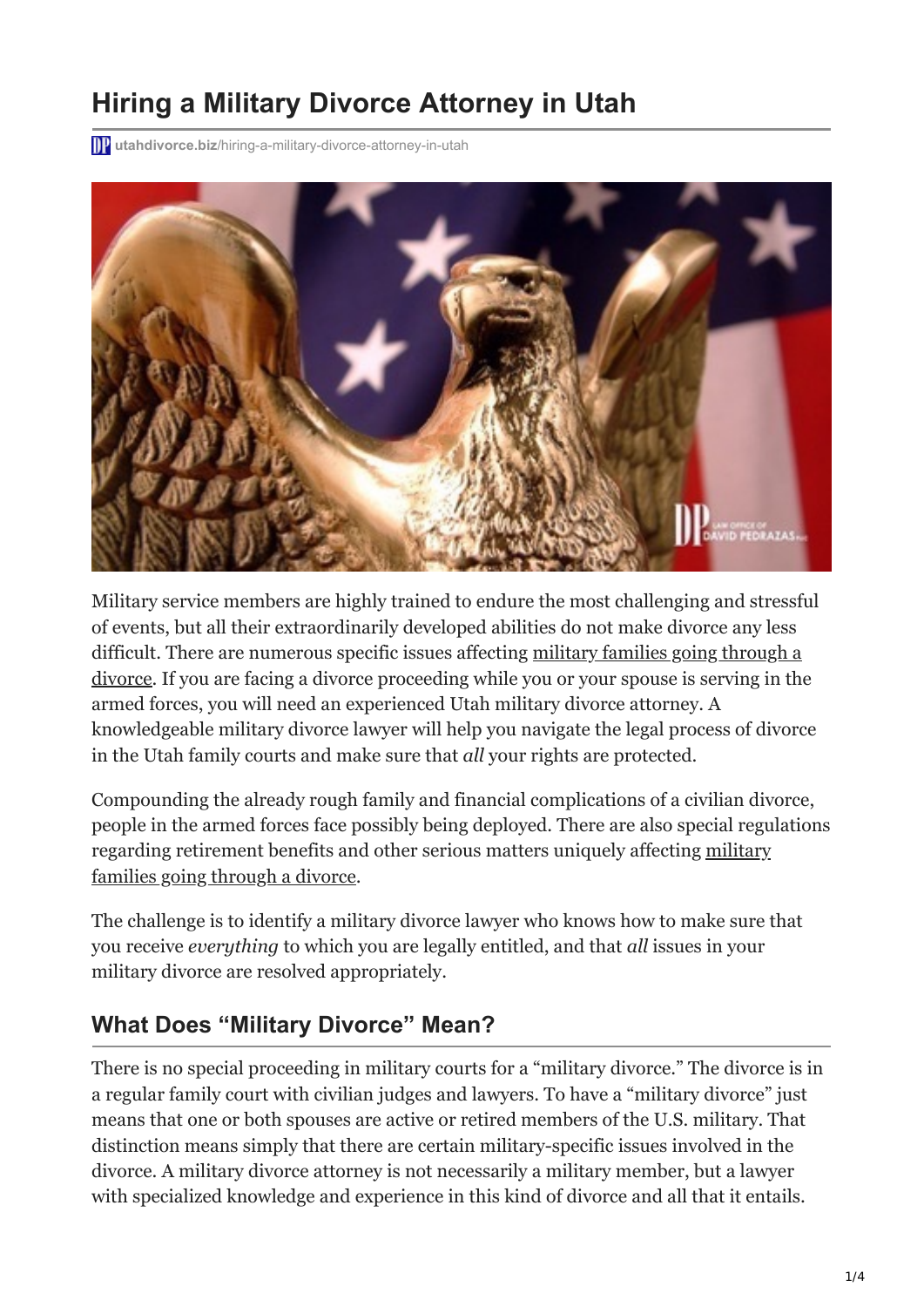### **In What Ways is a Military Divorce Different from a Civilian Divorce?**

There are a number of ways that a military divorce is different. The overarching difference is that, unlike other divorce proceedings, it will be governed by federal laws in addition to the usual state-level divorce laws. Federal laws, for example, affect the ways [marital assets](https://utahdivorce.biz/Aggressive-Compassionate-Representation.shtml) are divided between the parties, how military pensions are distributed, and other critical court decisions.

# **Finding the Best Military Divorce Attorney**

Figuring out who is the best Salt Lake City military divorce lawyer for your case can be difficult. You'll need a family law attorney who actually understands the military and who is an expert in divorce law and the Utah court system.

Your military divorce lawyer also needs to keep fully current on the many new developments over recent years. Your divorce attorney needs to have a clear understanding of the unique legal circumstances affecting a divorce when one or both spouses are in the military.

Judge Advocate General's Corps (JAG) military legal assistance attorneys are great resources for providing, for example, a good reference for SBP or answers to military retirement questions. But, they may not be licensed to practice law in the same state as the base where they're stationed. They're also unlikely to have ever handled a Utah family law case in a state court.

Some lawyers may advertise as military divorce attorneys, but still may not necessarily be fully versed in the laws governing military divorces. They may have little or no actual experience in litigating such matters in the Utah family law courts. To locate the best military divorce attorney Utah has to offer for your case:

- *Interview several attorneys.* Meet with lawyers who appear to best understand special military issues affecting matters of family law. Perhaps you know someone who has been through a military divorce and can refer you to an excellent lawyer they worked with.
- *Visit attorneys websites.* Family law attorneys or divorce lawyers whose sites do not feature their experience with military divorces are unlikely to specialize in this area of legal practice.
- *Do your research in advance*. By asking the right questions, like those listed below, you will probably be able to determine fairly quickly, within just minutes, whether or not a lawyer really has the level of knowledge in military divorce matters needed for your case.

## **6 Questions to Ask Before You Choose a Military Divorce Attorney**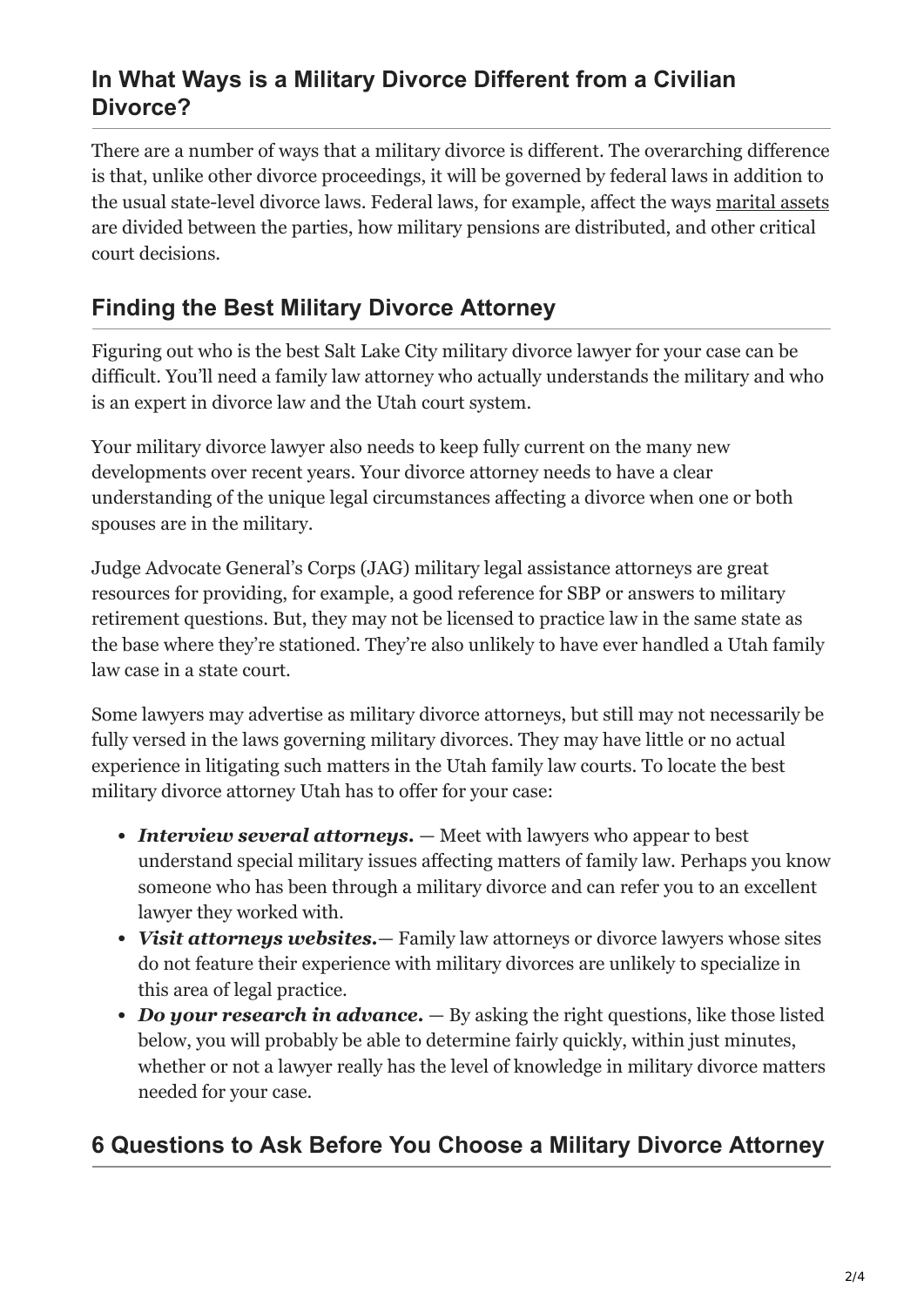Write down all questions you want to ask during your interviews to choose the right military divorce lawyer for your case. To help you build your list of questions, here are some basics that an attorney for military divorce in Utah needs to know, in order to succeed in Utah family courts:

#### **How many divorce cases have you completed for members of the military?**

A well-experienced military divorce lawyer has successfully handled *many* military divorces, all together involving the gamut of military-related matters regarding child custody, child support, benefits issues, and other unique issues.

#### **How are pay, retirement, and benefits affected in divorcing a military member?**

For a spouse married at least 20 years overlapping with a minimum of 15 years military service, a transitional year of medical benefits is applicable. With 20 years of marriage and [20 years of military service](https://utahdivorce.biz/Contact.shtml) fully overlapping, then full 20/20/20 benefits are applicable.

#### **Where is the most practical place in Utah to file for a military divorce, and why?**

Often, in a military divorce, a spouse may choose a preferred location to file for divorce, whereas a civilian normally does not have that option. Certain relevant state laws can apply in a military divorce, based on the location at which your military divorce lawyer opts to file your divorce petition. This can make the filing location a significant choice.

#### **What are the unique concerns about child custody in a military divorce?**

In Utah, there is no standard preference of one parent or the other in [child custody](https://utahdivorce.biz/Child-Custody/index.html) decisions. But, when frequent deployment causes shared custody to be an impractical alternative for one of the spouses, the law makes unique visitation provisions for military spouses and their families in this situation.

#### **How is child support calculated in a military divorce, vs. in a civilian case?**

Under Utah law, alimony and child support are limited to a maximum of 60 percent of a military member's pay and/or any allowances. The Utah state guidelines for determining [child support](https://utahdivorce.biz/Child-Support/index.html) in civilian cases are applicable to child support in military family law cases.

#### **How does the new blended retirement system work?**

This system just went into effect in 2018, so its future impact on divorced couples is not yet entirely clear. However, a knowledgeable military divorce attorney should know such basics as the percentage of reduction in the retirement multiplier, and the government match for the TSP, the duration of continued pay, and other essentials.

## **Take Away Message**

Military divorces are inherently more complex than civilian divorces. They are complicated by matters that are not encountered in civilian divorce processes. It is important to hire a military divorce lawyer who is familiar with the process for military